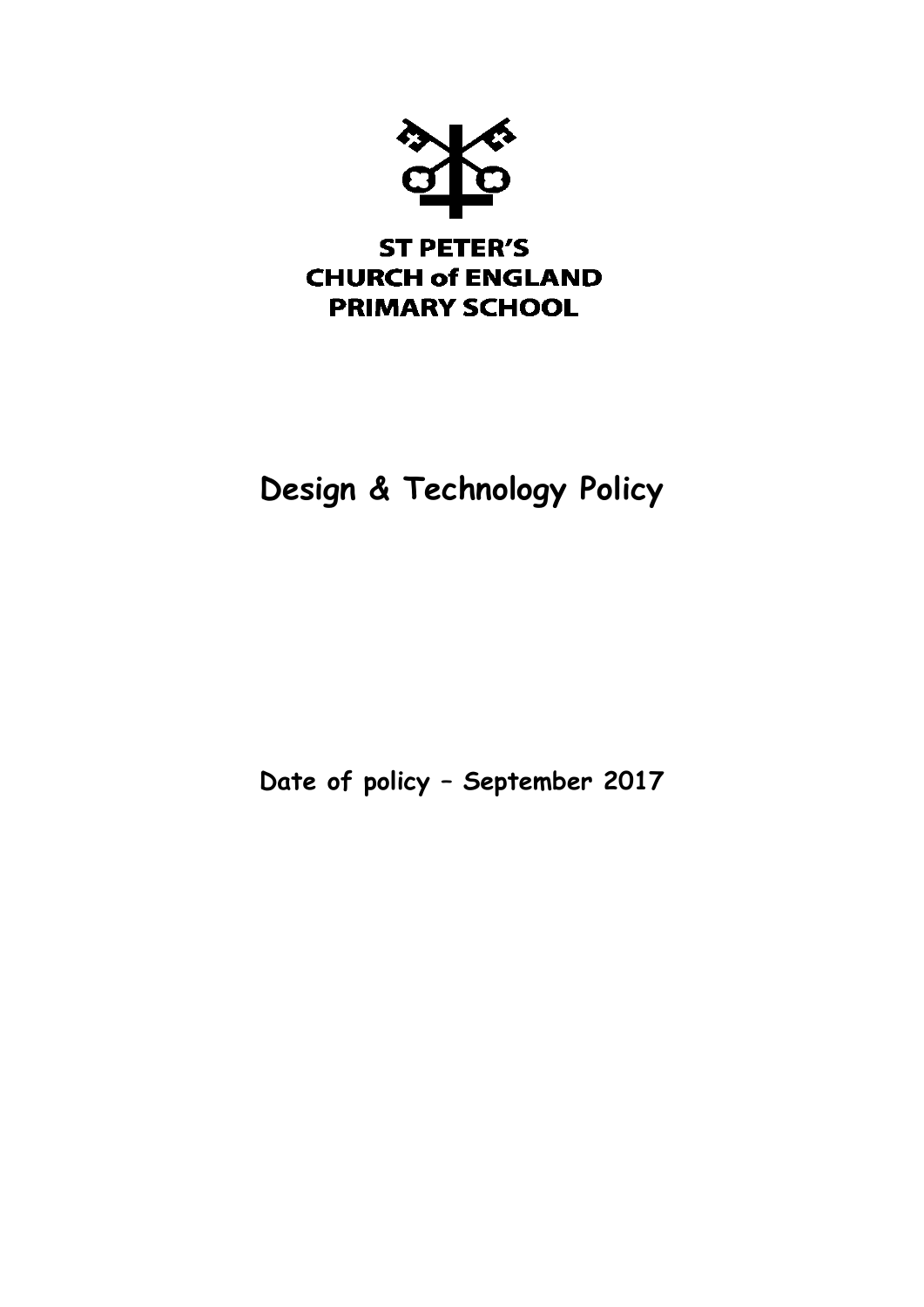# **Mission Statement**

In this distinctive, inclusive, Christian school, where everyone matters, we nurture and develop opportunities for life long learning. We come together in a vibrant, creative community that also develops our spiritual and cultural lives through:

- Love
- Trust
- $\bullet$  Care
- Respect
- Joy

ensuring that everyone successfully achieves their full potential.

## **Aims and objectives**

Design and technology prepares children to take part in the development of tomorrow's rapidly changing world. Creative thinking encourages children to make positive changes to their quality of life. The subject encourages children to become autonomous and creative problem solvers, both as individuals and as part of a team. It enables them to identify needs and opportunities and to respond by developing ideas and eventually making products and systems. Through the study of design and technology they combine practical skills with an understanding of aesthetic, social and environmental issues, as well as functions and industrial practices. This allows them to reflect on and evaluate present and past design and technology, its uses and its impacts. Design and technology helps all children to become discriminating and informed consumers and potential innovators.

The aims of design and technology are:

- To develop imaginative thinking in children and enable them to talk about what they like and dislike when designing and making.
- To enable children to talk about how things work and to draw and model their ideas;
- To encourage children to select appropriate tools and techniques for making a product, whilst following safe procedures;
- To explore attitudes towards the made world and how we live and work within it;
- To develop an understanding of the technological process, products and their manufacture, and their contribution to our society;
- To foster enjoyment, satisfaction and purpose in designing and making.

# **Teaching and Learning Styles**

A variety of teaching and learning styles are used in design and technology lessons. Our aim is to develop the children's knowledge, skills and understanding in design and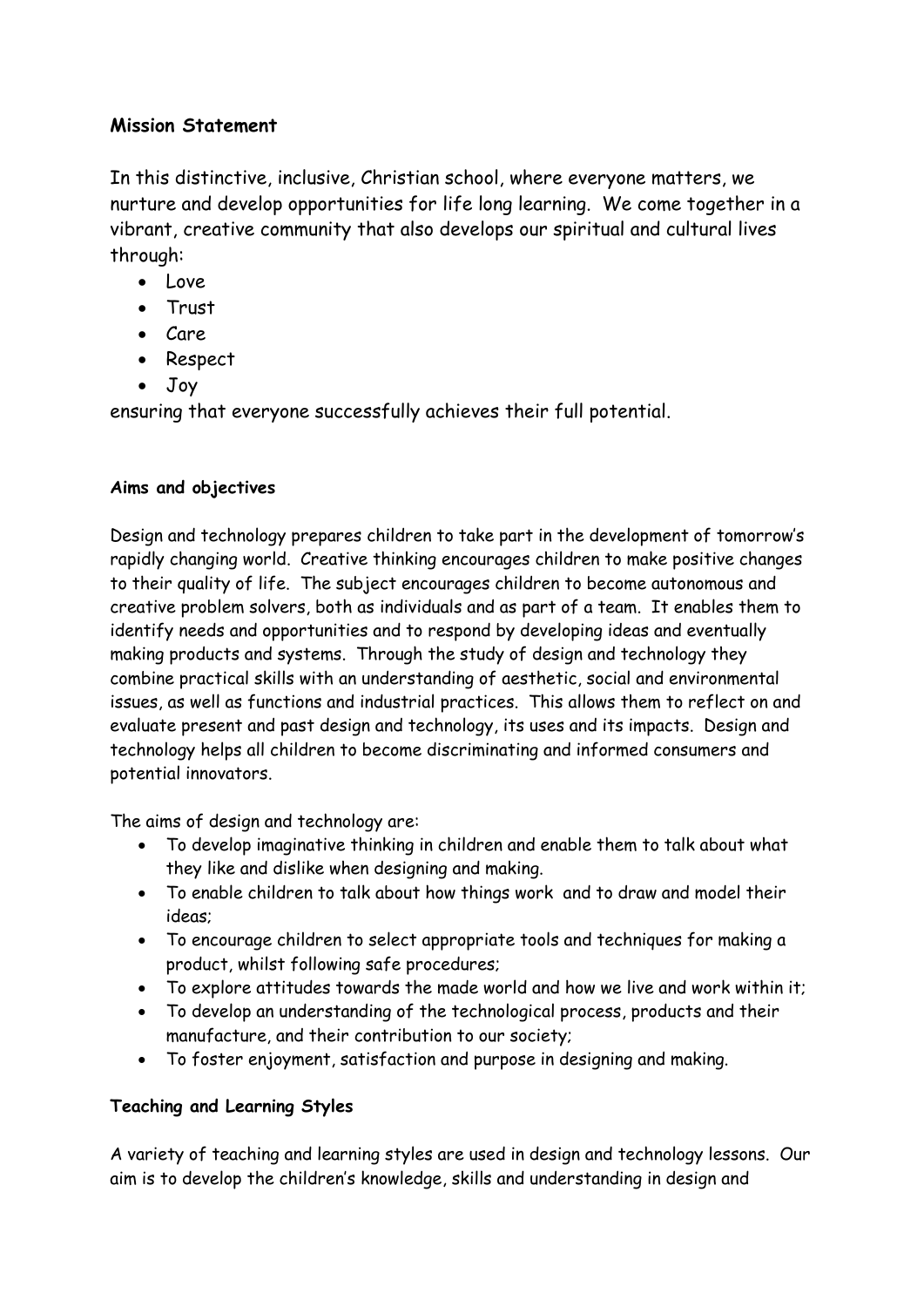technology. We ensure that the children apply their knowledge and understanding when developing ideas, planning and making products and evaluating them. The teachers will provide a mixture of whole class teaching and individual/group activities. Teachers will draw attention to good examples of individuals work as models for the other children. We will encourage the children to evaluate their own ideas/work and the work of others, and say what they think and feel about them. Within lesson we give children the opportunity to work on their own and collaborate with others. Children also have the opportunity to use a wide range of materials and resources, including ICT.

In all classes there are children of differing ability. We recognize this fact and provide suitable learning opportunities for all children by matching the challenge of the task to the ability of the child. We achieve this through a range of strategies:

- Setting common tasks that are open ended and have a variety of results;
- Setting tasks of increasing difficulty where not all children complete all tasks:
- Grouping children by ability and setting different targets for each group;
- Providing a range of challenges through the provision of different resources;
- Using additional adults to support the work of individual children or small groups.

#### **Curriculum Planning**

Design and technology is delivered through cross curricular topics designed to give coherence and context, coving the breadth of study for art and design as stated in the National Curriculum. Here at St Peter's, we have developed a progressive skills based curriculum based upon the National Curriculum Programmes of study. Skills are divided into;

- Desian
- Make
- Fvaluate
- Technical knowledge
- Cooking and Nutrition

We carry out curriculum planning in art and design in two phases (long term and medium term). The long term plan maps the design and technology units covered in each term throughout each key stage and ensures an appropriate balance and distribution of work. The design and technology subject leader works this plan out in conjunction with teaching colleagues in each year group.

Our medium term plans give details of the topic theme for each term. We identify the specific learning objectives in the guise of big questions and detail how the lessons are to be taught, differentiation as necessary, the skills to be taught alongside levels, learning outcomes and cross-curricular links for each topic as well as the provision for 'Gifted and Talented' pupils, the initial 'hook' and 'end of topic 'celebration'. The design and technology subject leader reviews these plans on a regular basis. Because we have some mixed age classes some medium term planning is organised on a two year cycle. By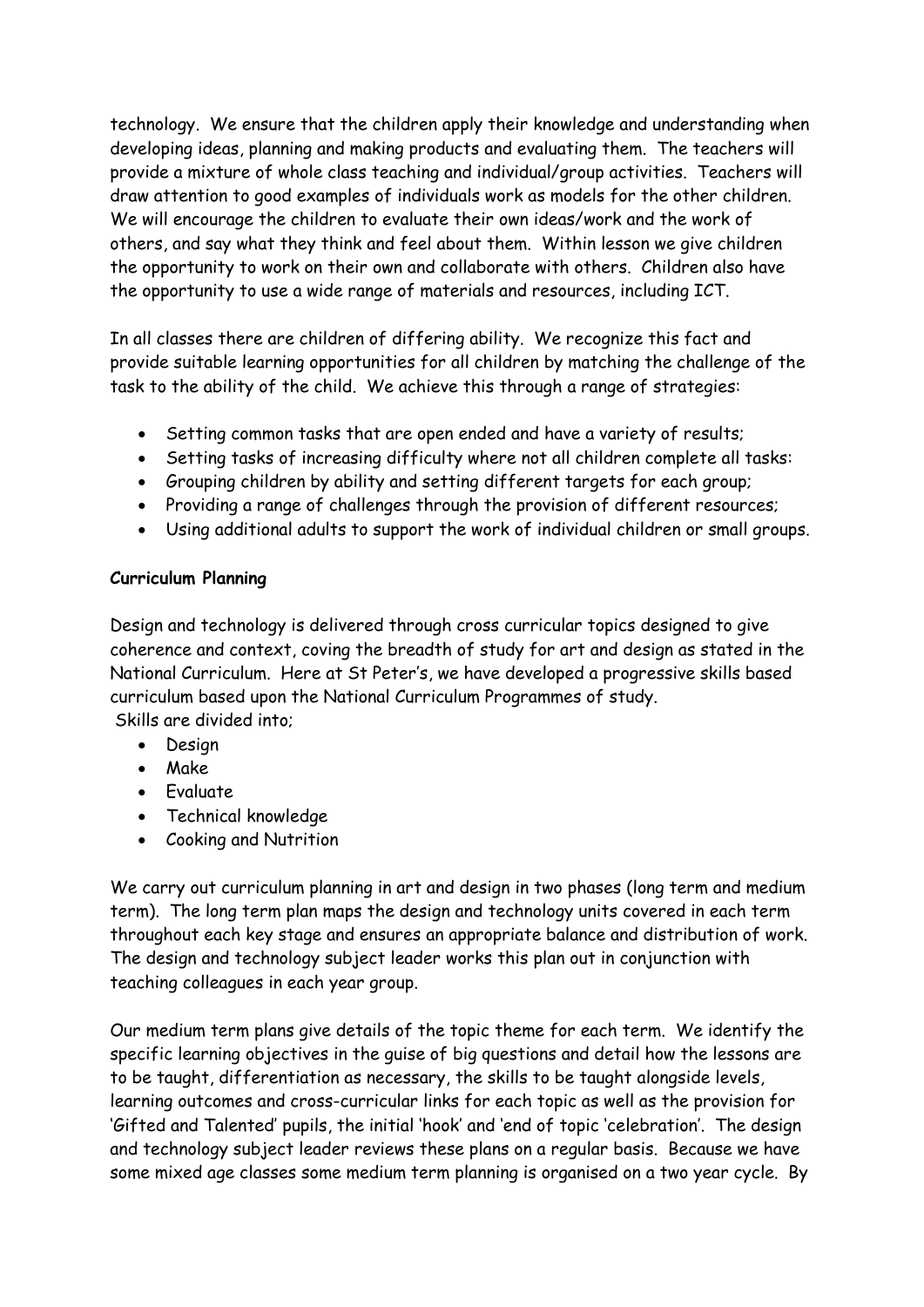doing so, we ensure that children have complete coverage of the National curriculum but do not have to repeat topics.

## **Foundation Stage**

We encourage the development of skills, knowledge and understanding that help reception children make sense of their world as an integral part of the school's work. We relate the development of the children's knowledge and understanding of the world to the Early Learning Goals as set out in the EYFS Curriculum. These underpin curriculum planning for children from birth to five years. This learning forms the foundations for later work in design and technology. These early experiences include asking questions about how things work, investigating and using a variety of construction kits, materials, tools and products, developing making skills and handling appropriate tools and construction materials safely with increasing control.

## **Contribution of art and design to teaching in other curriculum areas:**

## **Literacy**

At St Peter's Design and technology contributes to the teaching of literacy by providing valuable opportunities to reinforce what the children have been doing during their literacy lesson. Discussion, drama and role play are important ways that we employ for the children to develop an understanding that people have different views about design and technology. The evaluation of products requires children to articulate their ideas and to compare and contrast their views with those of other people. Through discussion children learn to justify their own views and clarify their design ideas. They also have opportunities to write instructions and evaluate the products that they are researching or creating.

#### **Mathematics**

Design and technology contributes to the teaching of mathematics by giving opportunities to develop the children's understanding of shape and space through work in two and three dimensions.

#### **Information and communication technology (ICT)**

We use ICT to support design and technology teaching when appropriate. Children use software to enhance their skills in designing and making, and use draw and paint programs to model ideas and make repeating patterns. They use data bases to provide a range of information sources, CD ROM and the internet to gain access to images of people and environments. We also work in partnership with the local e-learning centres.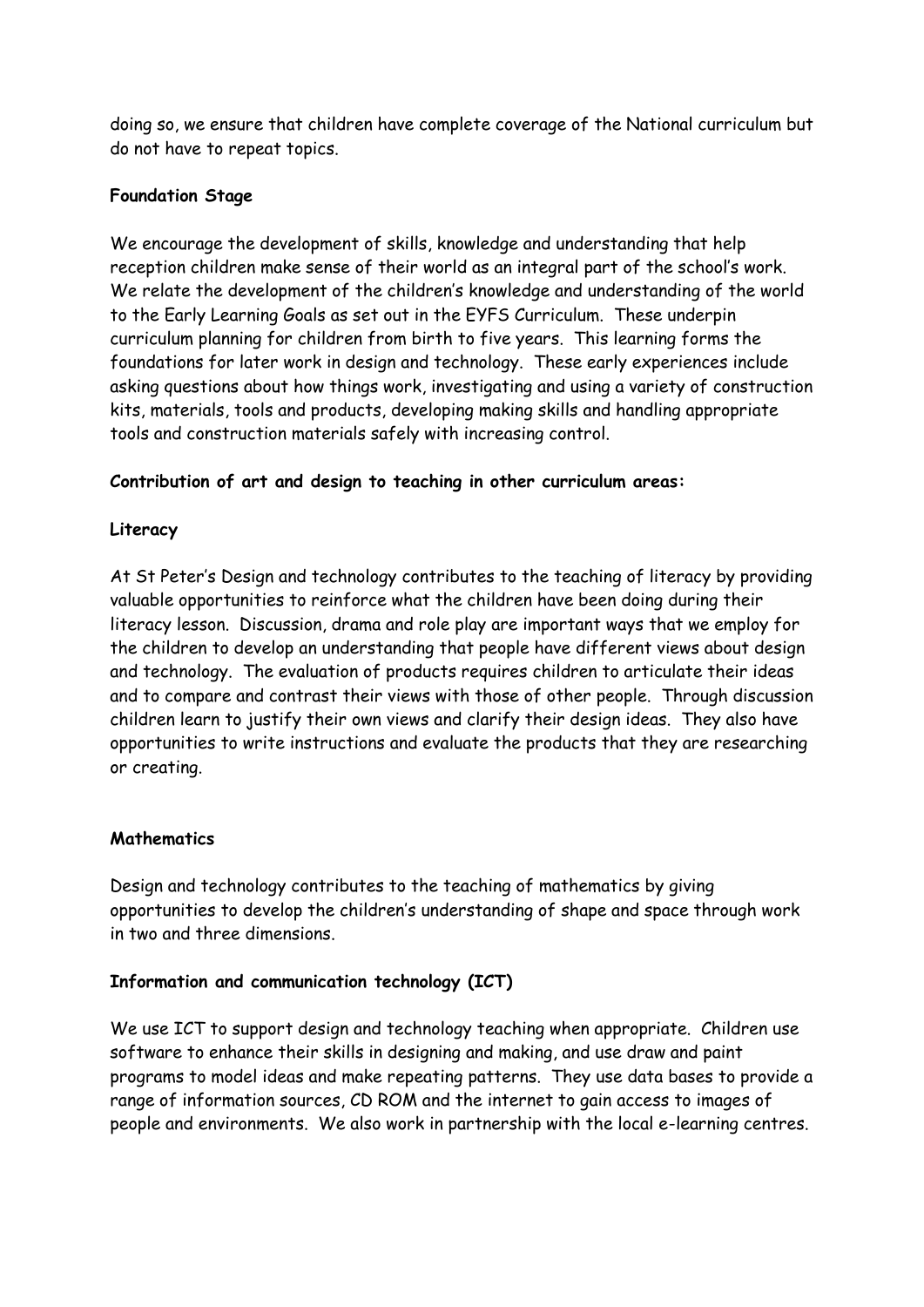#### **Personal, social and health education (PSHE) and citizenship**

Design and Technology contributes to the teaching of some elements of personal, social and health education and citizenship. We encourage the children to develop a sense of education and citizenship. We encourage the children to develop a sense of responsibility in following safe procedures when making things. They also learn about health and healthy diets. Their work encourages them to be responsible and to set targets to meet deadlines, and they also learn through their understanding of personal hygiene, how to prevent germs from spreading when working with food.

#### **Spiritual, moral, social and cultural development**

The teaching of design and technology offers opportunities to support the social development of our children through the way we expect them to work with each other in lessons. Groupings allow the children to work together and give them the chance to discuss their ideas and feelings about their own work and the work of others. Their work in general helps them to develop a respect for the abilities of others and encourages them to collaborate and co-operate across a range of activities and experiences. The children learn to respect and work with each other and with adults, thus developing a better understanding of themselves. They also develop a respect for the environment, for their own health and safety and that of others. They develop their cultural awareness, looking at designs and artifacts from other cultures, and understanding and learning to appreciate the value of differences and similarities. A variety of experiences teaches them to appreciate that all people are equally important, and that the needs of individuals are not the same as the needs of groups.

#### **Teaching design and technology to children with special educational needs:**

At our school we teach design and technology to all children, whatever their ability. Design & Technology forms part of the school curriculum policy to provide a broad and balanced education to all children. Through our design and technology teaching we provide learning opportunities that enables all pupils to make progress. We do this by setting suitable learning challenges and responding to each child's different needs. Assessment against the key skills allows us to consider each child's attainment and progress against expected levels.

When progress falls significantly outside the expected range, the child may have special education needs. Our assessment process looks at a range of factors- classroom organization, teaching materials, teaching style, differentiation- so that we can take some additional or different action to enable the child to learn more effectively. This ensures that our teaching is match to the child's needs.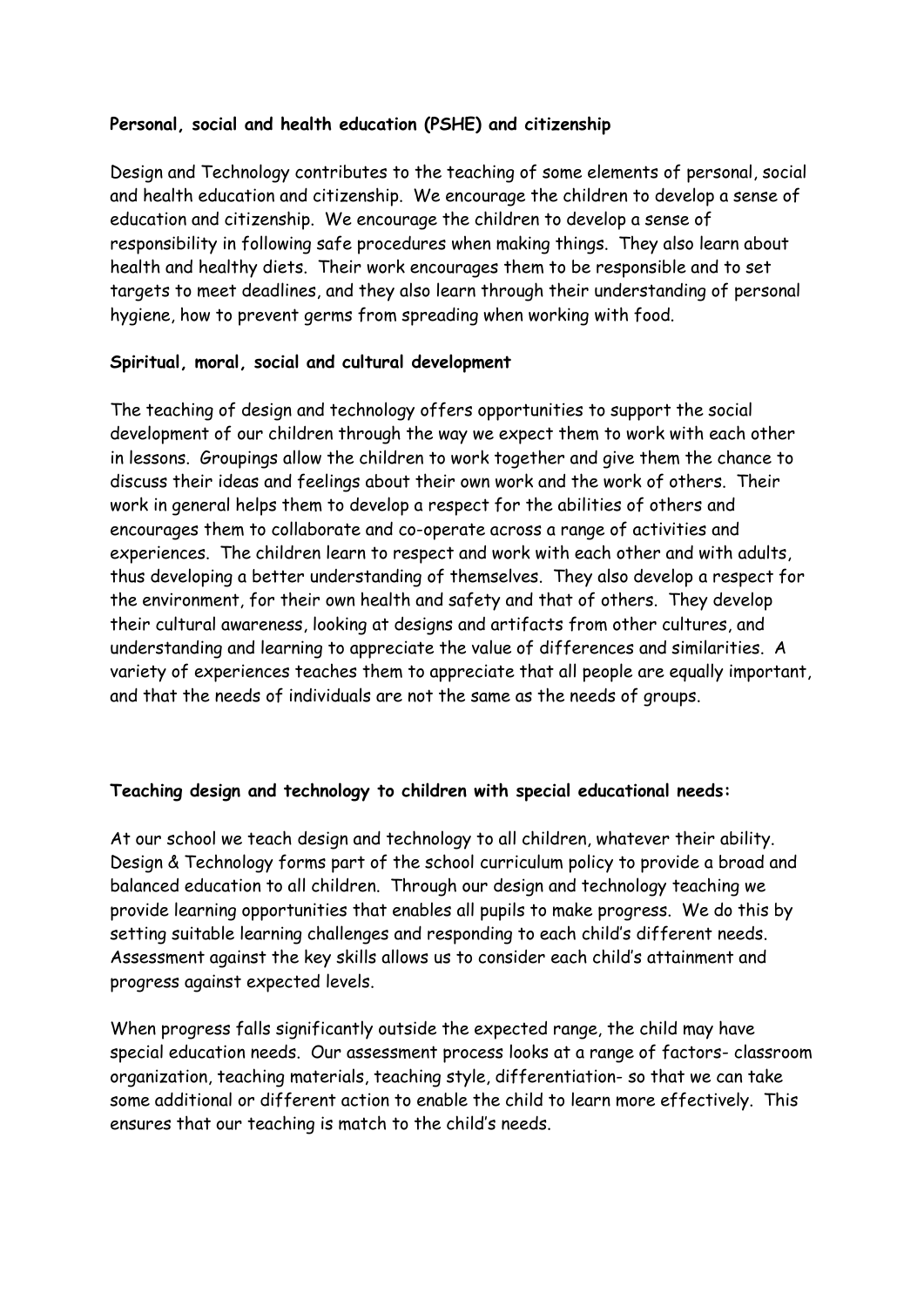Intervention through School Action and School Action Plus will lead to the creation of an Individual Education Plan (IEP) for children with special Educational needs. The IEP may include, as appropriate, specific targets relating to design and technology.

We enable pupils to have access to the full range of activities involved in learning art & design. Where children are to participate in activities outside the classroom, for example a visit to a museum or factory trip, we carry out a risk assessment prior to the activity, to ensure that the activity is safe and appropriate for all pupils.

#### **Assessment and Recording**

We assess children's work in Design & Technology using the assessment procedures as identified in our assessment and monitoring policies. Informal judgments are made as we observe children during lessons. On completion of a piece of work, the teacher marks the work and comments as necessary. At the end of the each term the teacher will assess each child on the key skills taught. These are then recorded on appropriate assessment sheet and passed to the subject leader as part of the monitoring process. An end of year judgement is recorded for every child each year to track progress through the school.

#### **Resources**

We have a wide range of resources in school to support the teaching of design and technology across the school. A range of basic resources and more specialist equipment is stored in the art and DT store cupboard. This room is accessible to adults only. The food technology equipment is kept in the labeled cupboards in the hall. ICT programs and the internet are also used. The resources are of good quality and are replaced as and when necessary.

#### **Health and Safety**

The general teaching requirement for health and safety applies to this subject. We teach the children how to follow proper procedures for food safety and hygiene. Risk assessments are carried out for the use of specialist tools which might pose a hazard.

#### **Monitoring and Review**

The monitoring of the standards of children's work and the quality of teaching in design and technology is the responsibility of the design and technology subject leader. The work of the subject leader involves supporting colleagues in the teaching of design and technology, being informed about current developments in the subject, and providing a strategic lead and direction for the subject in the school. The design and technology